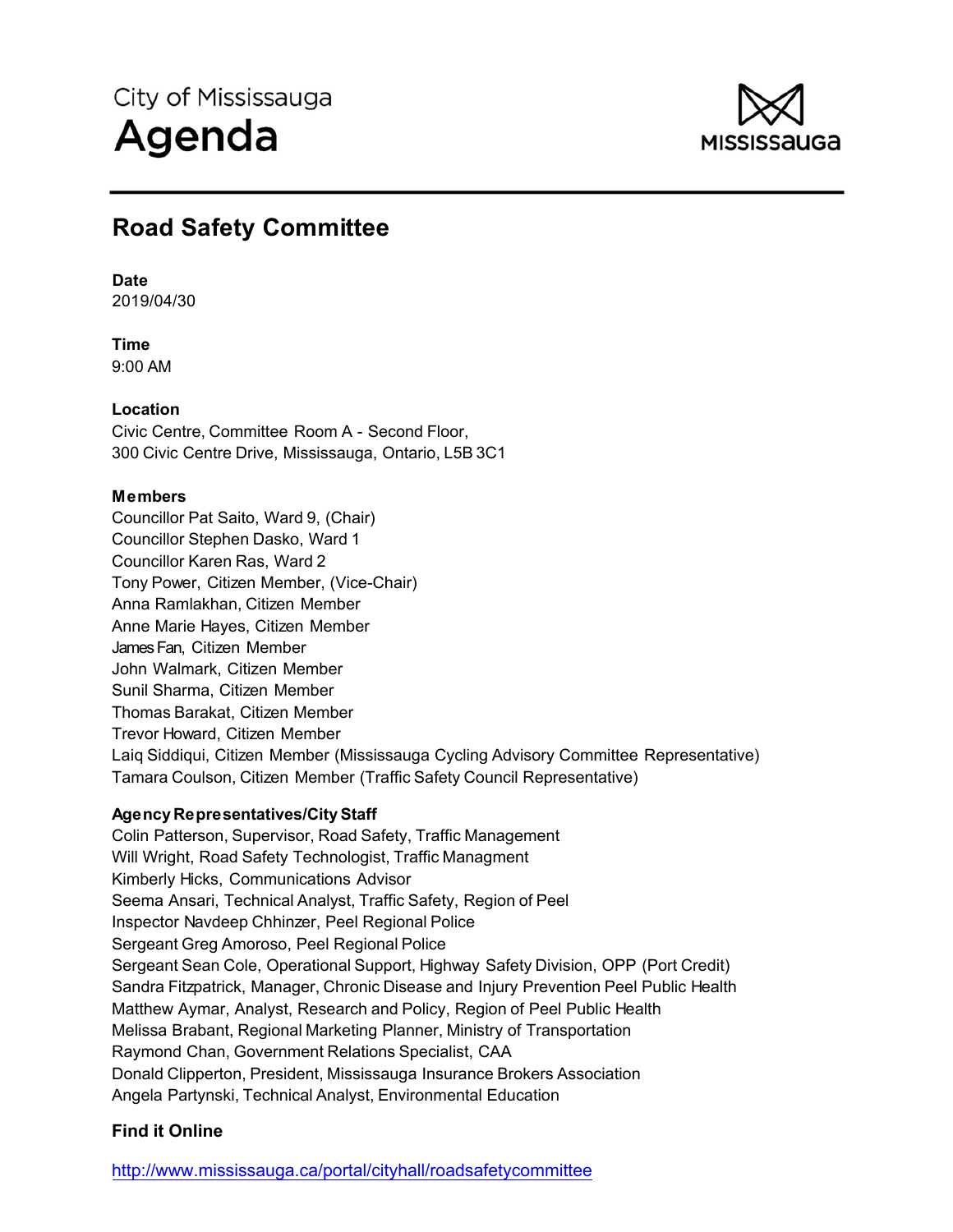# **Contact**

Krystal Christopher, Legislative Coordinator, Legislative Services 905-615-3200 ext. 5411 krystal.christopher@mississauga.ca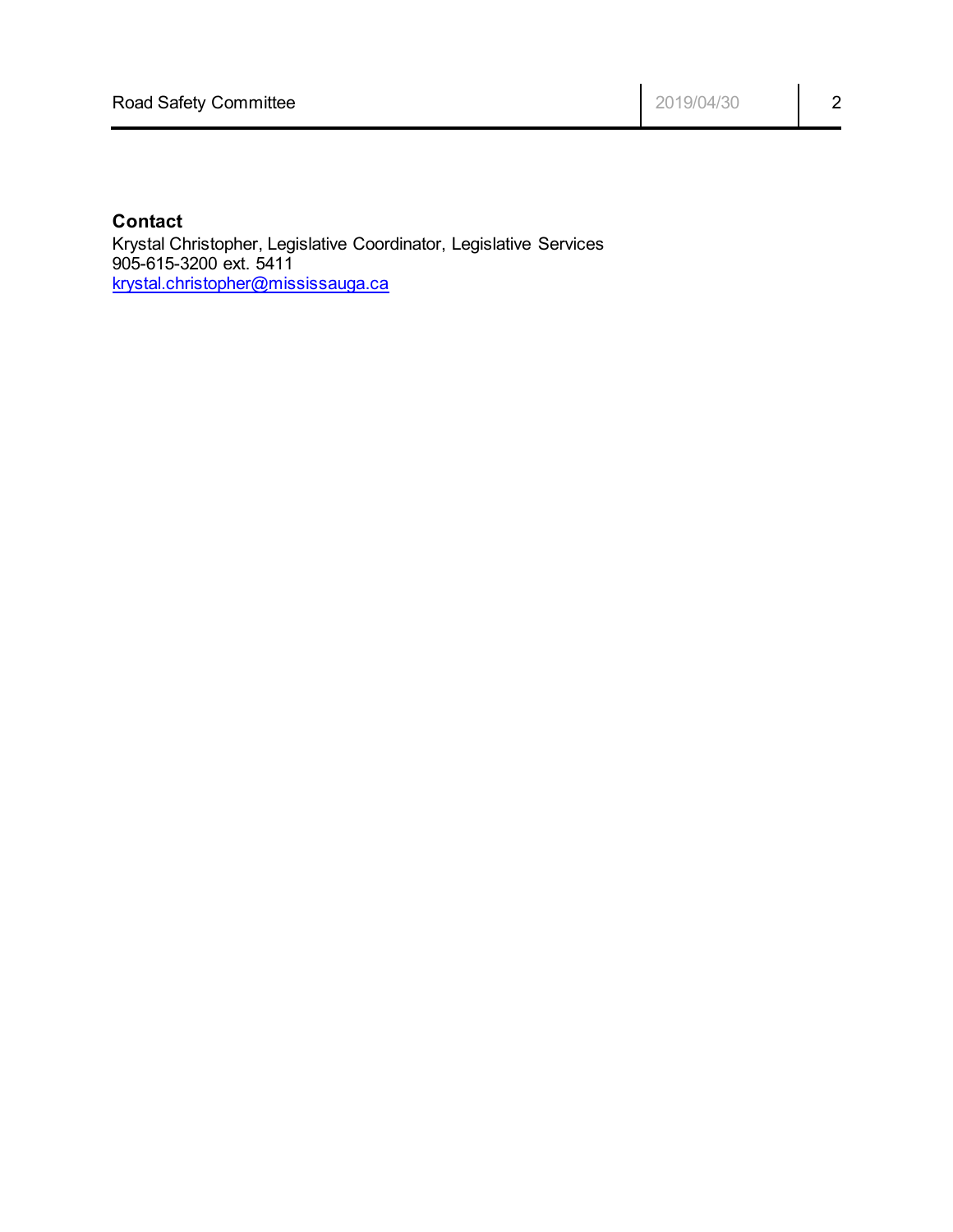# 1. **CALL TO ORDER**

# 2. **APPROVAL OF AGENDA**

# 3. **DECLARATION OF CONFLICT OF INTEREST**

#### 4. **MINUTES FROM PREVIOUS MEETING**

4.1. Road Safety Committee Draft Minutes - March 26, 2019

# 5. **DEPUTATIONS**

#### 6. **PUBLIC QUESTION PERIOD - 15 Minute Limit (5 Minutes per Speaker)**

Pursuant to Section 42 of the Council Procedure By-law 0139-2013, as amended:

The Road Safety Committee may grant permission to a member of the public to ask a question of the Road Safety Committee, with the following provisions:

- 1. The question must pertain to a specific item on the current agenda and the speaker will state which item the question is related to.
- 2. A person asking a question shall limit any background explanation to two (2) statements, followed by the question.
- 3. The total speaking time shall be five (5) minutes maximum, per speaker.

#### 7. **MATTERS TO BE CONSIDERED**

7.1. Strategic Planning Session with Facilitator, Karyn Stock-MacDonald, Business and Innovation Coach

#### 8. **INFORMATION ITEMS**

- 8.1. Road Safety Committee Member Updates
- 8.2. Update on Citizen Member Outreach

#### 9. **OTHER BUSINESS**

- 10. **DATE OF NEXT MEETING(S)** : May 21, 2019
- 11. **ADJOURNMENT**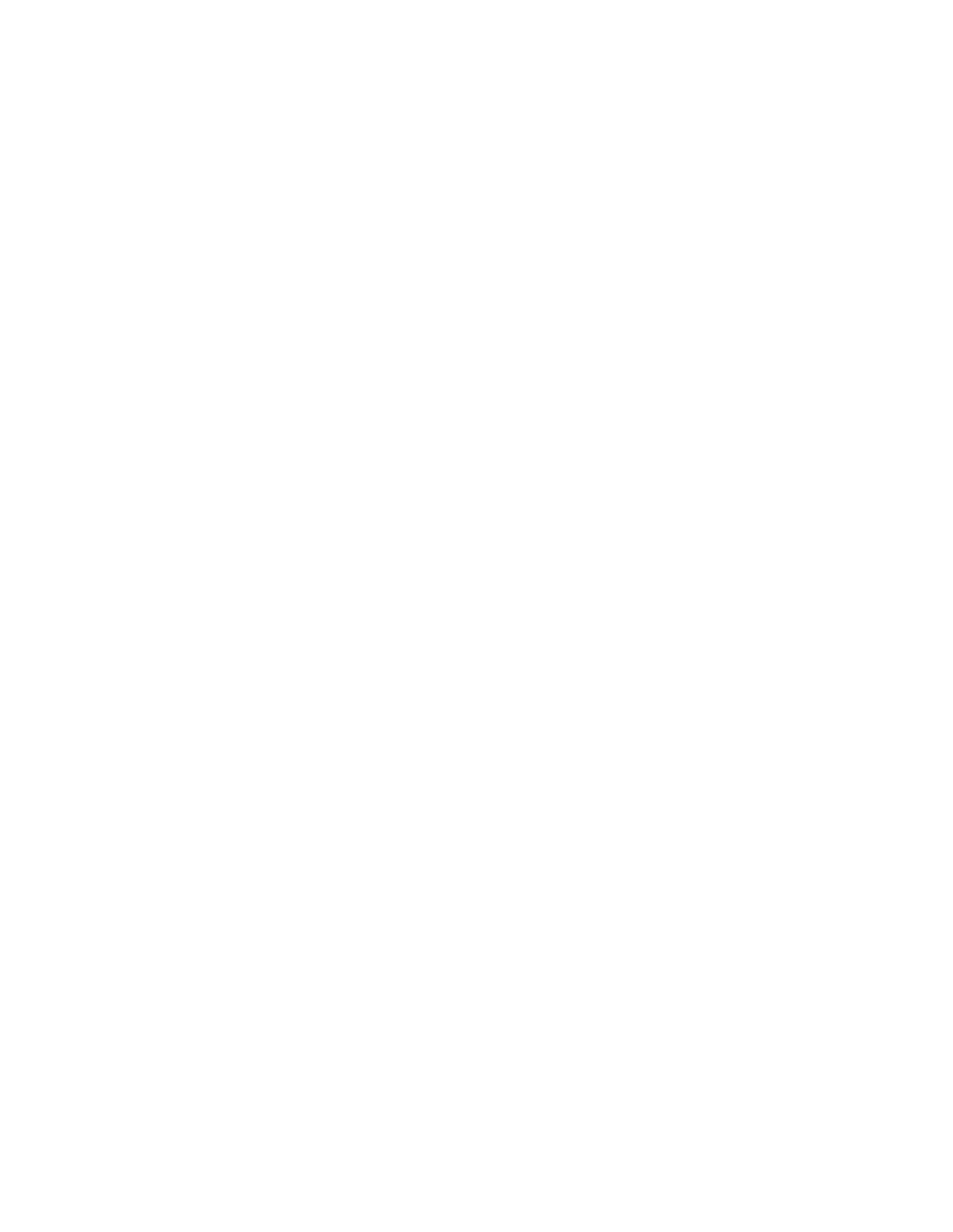

# **Road Safety Committee**

### **Date**

2019/03/26

**Time** 10:00 AM

# **Location**

Civic Centre, Committee Room A - Second Floor 300 Civic Centre Drive, Mississauga, Ontario, L5B 3C1

# **Members Present**

Councillor Pat Saito, Ward 9, (Chair) Councillor Stephen Dasko, Ward 1, (arrived 9:45 a.m.) Anna Ramlakhan, Citizen Member, (arrived 9:48 a.m.) James Fan, Citizen Member John Walmark, Citizen Member Sunil Sharma, Citizen Member Thomas Barakat, Citizen Member Trevor Howard, Citizen Member

# **Members Absent**

03/26<br>
MAM<br>
Idion<br>
Centre, Committee Room A - Second Floor<br>
Civic Centre Drive, Mississauga, Ontario, L5B 3C1<br>
Diction Stephen Dasko, Ward 1, (amived 9:45 a.m.)<br>
Familakhan, Citizen Member<br>
Sam, Citizen Member<br>
Shamak, Cit Councillor Karen Ras, Ward 2 Tony Power, Citizen Member, (Vice-Chair) Anne Marie Hayes, Citizen Member Leonard Verwey, Citizen Member (Mississauga Cycling Advisory Committee Representative) Tamara Coulson, Citizen Member (Traffic Safety Council Representative)

# **Agency Representatives/City Staff**

Colin Patterson, Supervisor, Road Safety, Traffic Management William Wright, Traffic Technologist Kimberly Hicks, Communications Advisor Seema Ansari, Technical Analyst, Traffic Safety, Region of Peel Inspector Gary Carter, Peel Regional Police Sergeant Greg Amoroso, Peel Regional Police Constable Donna Maurice, Peel Regional Police Sergeant Sean Cole, Operational Support, Highway Safety Division, OPP (Port Credit) Sandra Fitzpatrick, Manager, Chronic Disease and Injury Prevention Peel Public Health Donald Clipperton, President, Mississauga Insurance Brokers Association Angela Partynski, Technical Analyst, Environmental Education William Toy, Supervisor, Traffic Safety, Region of Peel Krystal Christopher, Legislative Coordinator, Office of the City Clerk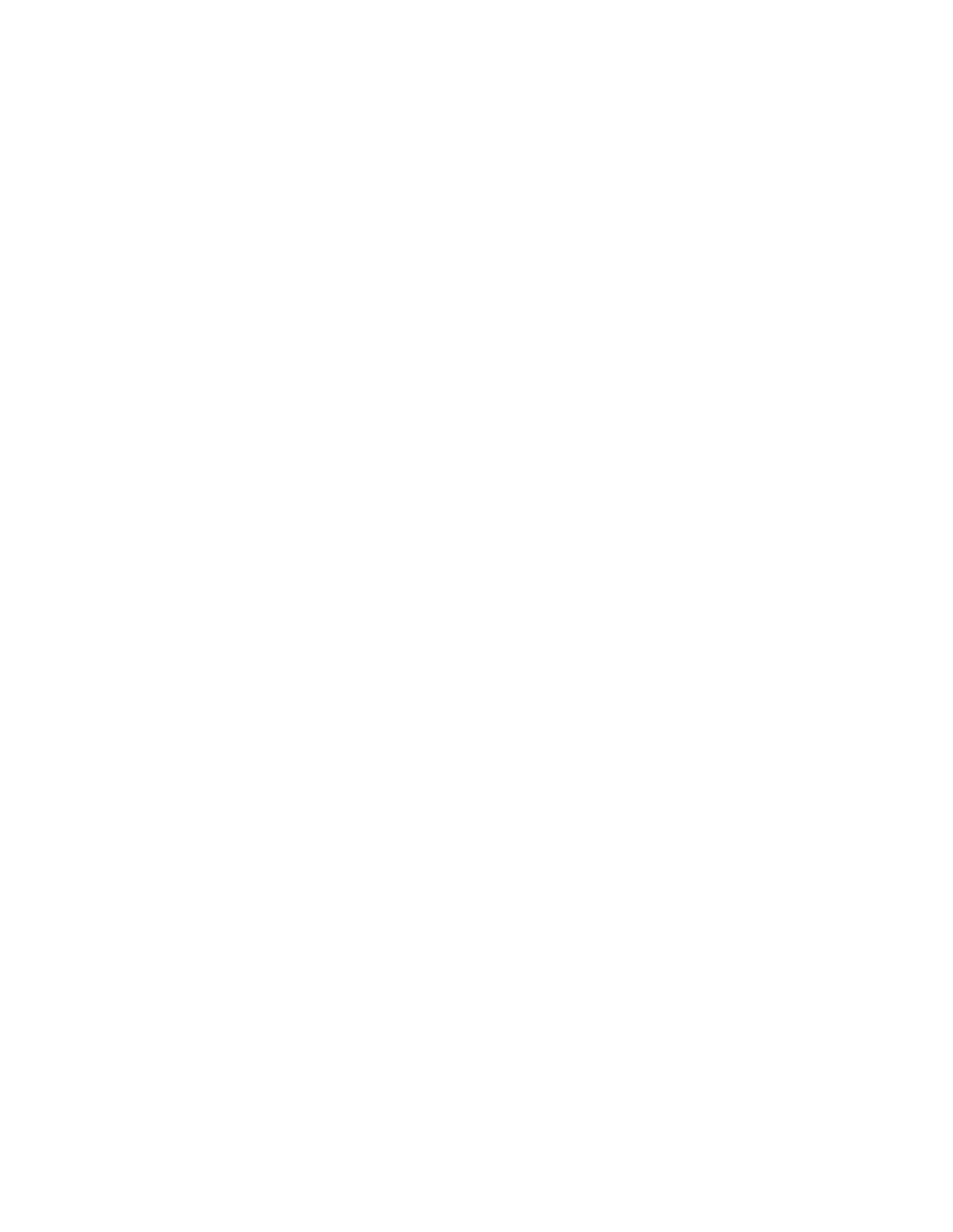1. **CALL TO ORDER**  $\Box$  10:00 A.M.

Quorum was attained at 9:45 A.M.

### 2. **APPROVAL OF AGENDA**

Approved (T. Barakat)

# **3. DECLARATION OF CONFLICT OF INTEREST INIL**

#### 4. **MINUTES FROM PREVIOUS MEETING**

4.1. Road Safety Committee Draft Minutes DFebruary 26, 2019

Approved (T. Howard)

# 5. **DEPUTATIONS DNil**

# 6. **PUBLIC QUESTION PERIOD** – Nil

Pursuant to Section 42 of the Council Procedure By-law 0139-2013, as amended:

APPROVAL OF AGENDA<br>
DECLARATION OF CONFLICT OF INTEREST DNI<br>
MINUTES FROM PREVIOUS MEETING<br>
Road Safety Committee Draft Minutes DFebruary 26, 2019<br>
Approved (T. Howard)<br>
DEPUTATIONS DNI<br>
PUBLIC QUESTION PERIOD DNI<br>
PUTS TH The Road Safety Committee may grant permission to a member of the public to ask question of the Road Safety Committee, with the following provisions:

- 1. The question must pertain to a specific item on the current agenda and the speaker will state which item the question is related to.
- 2. A person asking a question shall limit any background explanation to two (2) statements, followed by the question.
- 3. The total speaking time shall be five (5) minutes maximum, per speaker.

# 7. **MATTERS CONSIDERED**

7.1. Roadside Memorials

William Toy, Supervisor, Traffic Safety, Region of Peel, spoke regarding roadside memorial guidelines for the Region of Peel to honour individuals who lose their life in a motor vehicle accident.

Councillor Saito commented on the requests received by residents of Ward 9 regarding roadside memorials and displaying impactful messages.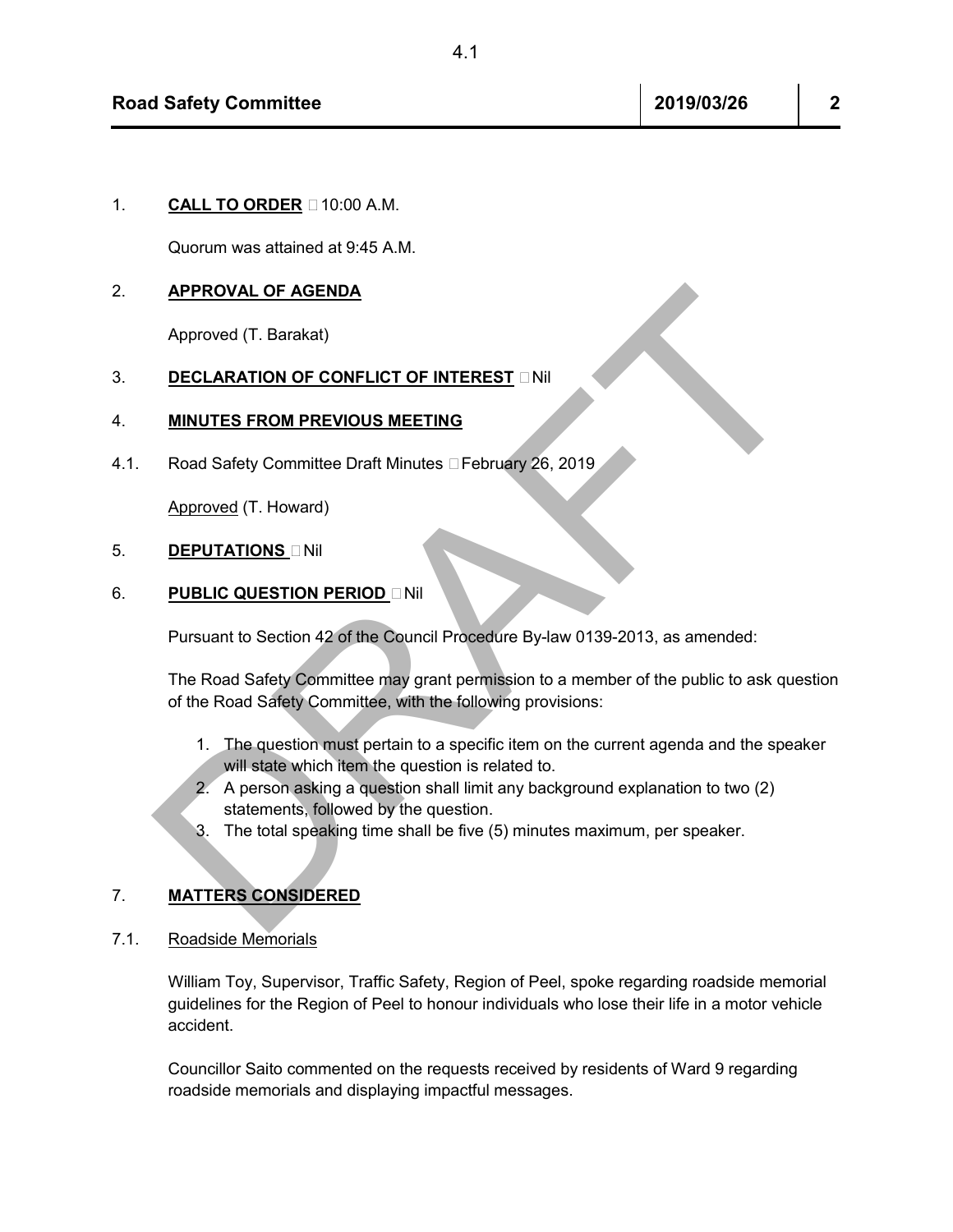Members engaged in a discussion regarding symbols, location, size, type and quantity of roadside memorials that could be used; and public awareness initiatives.

Colin Patterson, Supervisor, Road Safety, Traffic Management advised that the matter of roadside memorials is included in the Draft Transportation Master Plan (TMP).

#### RECOMMENDATION

RSC-0013-2019

That the Region of Peel staff be requested to review Roadside Memorials to create a proposal to bring back to the Road Safety Committee for endorsement.

Received (S. Sharma)

#### 7.2. Review of Bicycle Traffic Signal Installations

roadside memorials is included in the Draft Transportation Master Plan (TMP).<br>
RECOMMENDATION<br>
RECOMMENDATION<br>
That the Region of Peel staff be requested to review Roadskie Memorials to create a<br>
proposal to bring back to Matthew Sweet, Manager, Active Transportation provided an overview of the report regarding installation of bicycle traffic signals and sought feedback from the committee. Mr. Sweet highlighted the various types of bicycle signals, traffic signal phasing, layout and location of signals, and noted that the previously installed crossrides was not supported by the Mississauga Cycling Advisory Committee.

Councillor Saito spoke to the bicycle trail in Ward 9, right turns on red lights, moving the location of the stop bar and better signage.

Members engaged in a discussion regarding: right turns on red lights; location of the stop bar at intersections; green painted bicycle lanes; signage; education/awareness for road users; timing of traffic lights and enforcement.

#### RECOMMENDATION

#### RSC-0014-2019

That the Road Safety Committee provides the following comments to staff regarding the memorandum dated March 4, 2019, entitled Exeview of Bicycle Traffic Signal Installations from the Active Transportation Manager:

- 1. The Road Safety Committee supports the green painted bicycle lanes.
- 2. More education be provided on crossrides.
- 3. Staff review the City of Ottawa's website regarding crossrides.
- 4. Staff review the feasibility of shifting the stop bar line at intersections.
- 5. That there is limited support by the Road Safety Committee on no right turns on red lights.

Received (T. Howard)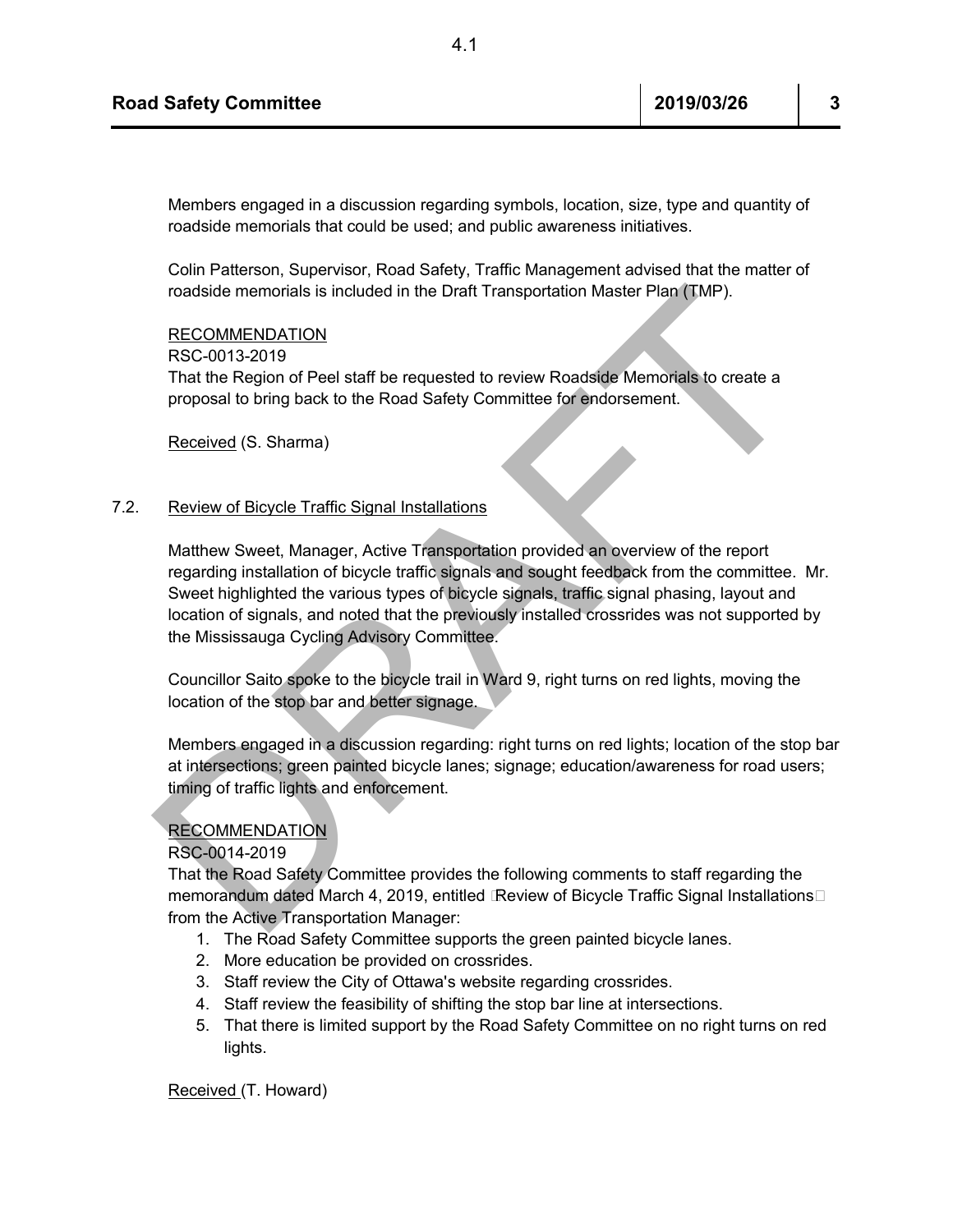# 7.3. Road Safety Committee Terms of Reference

Councillor Saito noted that representatives from the Mississauga Cycling Advisory Committee (MCAC) and the Traffic Safety Council (TSC) are not recognized as voting members in the Road Safety Committee's Terms of Reference. Members agreed to amend the Terms of Reference to change the MCAC and TSC representatives as voting Members.

#### RECOMMENDATION

#### RSC-0015-2019

members in the Road Safety Committee's Terms of Reference. Members agreed to amend<br>the Terms of Reference to change the MCAC and TSC representatives as voting Members.<br>RSC-0015-2019<br>That the Road Safety Committee Terms of That the Road Safety Committee Terms of Reference be amended to change the Mississauga Cycling Advisory Committee representative and a Traffic Safety Council representative to voting members on the Road Safety Committee.

Approved (Councillor Dasko)

#### 7.4. Subcommittee Appointments

Councillor Saito spoke regarding establishing a Road Safety Subcommittee to work on promotional items and campaigns, including the Road Safety Handbook.

Members agreed that it would be best to address this matter after the Strategic Planning Session in April 2019.

#### RECOMMENDATION

RSC-0016-2019

That the Road Safety Subcommittee appointments take place at a future meeting following the Strategic Planning Session.

Received (T. Barakat)

#### 7.5 Strategic Planning Session - April 30, 2019

Councillor Saito spoke regarding the Strategic Planning Session scheduled for the next Road Safety Committee meeting on April 30th from 9:00 a.m. to 12:00 p.m.

#### 7.6. School Bus Safety Messages to Educate Public

Councillor Saito spoke regarding Council's Resolution directing Road Safety Committee to work with the School Boards to address school bus safety. Greg Amoroso, Sergeant, Peel Regional Police expressed interest in working alongside the committee for educating and raising awareness in school bus safety.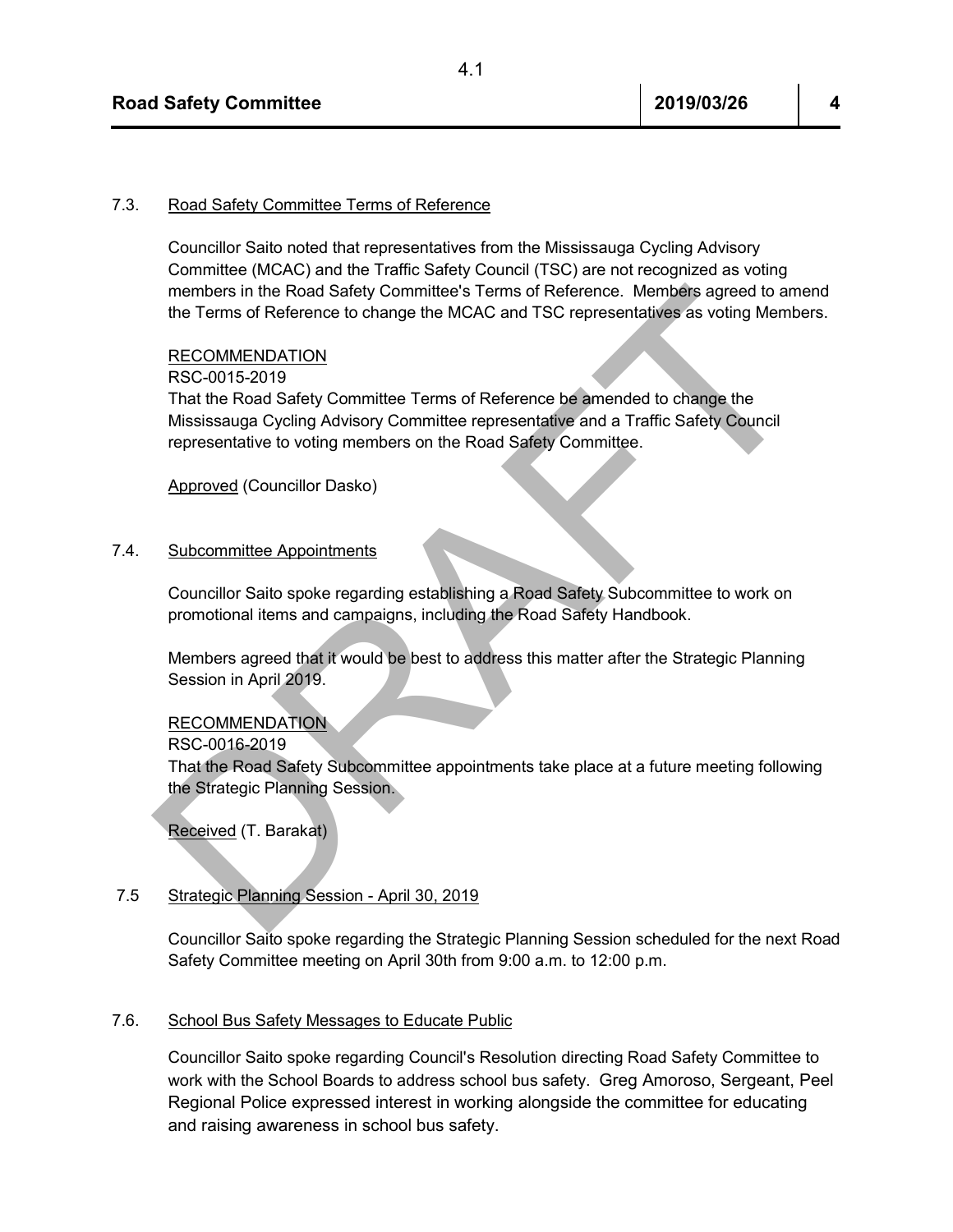Members of the committee agreed that it would be best to address this matter after the Strategic Planning Session in April.

RECOMMENDATION

RSC-0017-2019

That the School Bus Safety Messages to educate the public be addressed at a future meeting following the Strategic Planning Session.

Received (T. Barakat)

#### 8. **INFORMATION ITEMS**

#### 8.1 February 2019 Roadwatch Statistics

RECOMMENDATION<br>
REC-0017-2019<br>
That the School Bus Safety Messages to educate the public be addressed at a future<br>
meeting following the Strategic Planning Session.<br>
Received (T. Barakat)<br>
NFORMATION ITEMS<br>
February 2019 R Krystal Christopher, Legislative Coordinator advised that further to the request made by Anna Ramlakhan, Citizen Member, at last month's Road Safety Committee meeting, for additional statistical information to be added to the Roadwatch Report, that she has reached out to staff from Peel Regional Police; however, she is still awaiting a response.

Inspector Gary Carter, Peel Regional Police, advised that Constable Donna Maurice will now be responsible for the Roadwatch Report;

Members will be provided a copy of the Roadwatch Report from the previous year with the current years report, monthly.

RECOMMENDATION

RSC-0018-2019

That the February 2019 Roadwatch Statistics be received.

Received (A. Ramlakhan)

#### 8.2. Road Safety Committee Member Updates

Councillor Saito advised that Tony Power, Vice- Chair and Citizen Member, will be attending the Road Safety Forum on March 27, 2019 on behalf of the City of Mississauga's Road Safety Committee. Further, Mr. Power will report back to the Committee regarding the forum at the next meeting.

#### 8.3. Update on Citizen Member Outreach

Members engaged in a discussion regarding: road safety lawn signs; community outreach efforts at local community centres; promotional material; and the statistics on collisions resulting in fatalities.